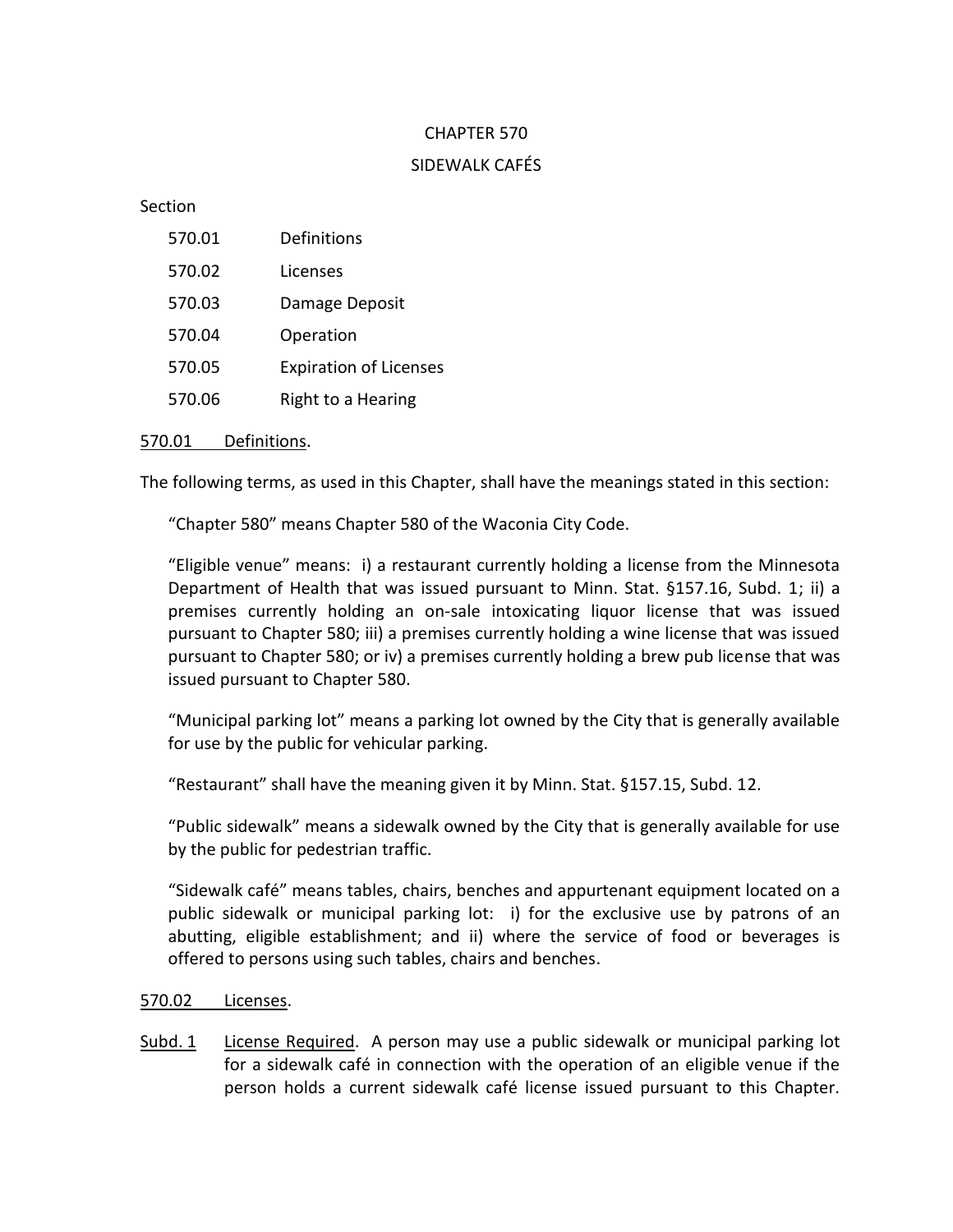The operation of a sidewalk café under any other circumstance is prohibited.

- Subd. 2 License Period. Each sidewalk café license issued on or before April 1<sup>st</sup> shall run from the beginning of the day on April  $1<sup>st</sup>$  to the end of the day on October 31 $<sup>st</sup>$ </sup> for the year to which the license applies. Each sidewalk café license issued after April  $1<sup>st</sup>$  shall run from the beginning of the day the license was issued to the end of the day on October  $31^{st}$  for the year to which the license applies.
- Subd. 3 Nature of Use. A sidewalk café license only grants the license holder a temporary license to encroach upon a public sidewalk or municipal parking lot, subject to the requirements and restrictions contained in this Chapter.
- Subd. 4. License Application. A person desiring to use any portion of a public sidewalk or municipal parking lot for a sidewalk café in connection with the operation of an eligible venue must apply for a sidewalk café license using forms supplied by the City Clerk. Each application must include a plan, drawn to scale, illustrating: i) the exact location of the proposed sidewalk café; ii) distances to, and dimensions of, adjoining buildings; iii) all sidewalks, curbs and striped parking stalls within 100 feet of the perimeter of the proposed sidewalk café; iv) the distance to and location of the traveled portion of the nearest adjacent street; and v) distances to all obstructions in the vicinity.
- Subd. 5. Fees.
	- A. An application for a sidewalk café license for a sidewalk café located on a public sidewalk shall be accompanied by the appropriate sidewalk café license fee set forth in Section 1100 of the Waconia City Code.
	- B. An application for a sidewalk café license for a sidewalk café located on a municipal parking lot shall be accompanied by the appropriate sidewalk café license fee, which shall be calculated by adding the base fee to the total parking stall fee listed in Section 1100 of the Waconia City Code. The parking stall fee shall be calculated by multiplying the number of parking stalls impacted by the sidewalk café by the per stall fee listed in Section 1100 of the Waconia City Code. A parking stall shall be deemed impacted by a sidewalk café if the sidewalk café shown in the application: i) touches the parking stall; ii) lies within 3 feet of the parking stall; iii) or prevents reasonable access to the parking stall, as determined by the City Council.
	- C. The license fee for any sidewalk café license issued after April  $1<sup>st</sup>$  of a year shall be prorated based upon the number of days between April  $1<sup>st</sup>$  and the date of issuance as compared to the number of days between the date of issuance and October  $31<sup>st</sup>$ .
	- D. If the application is denied, the sidewalk café license fee, less \$100.00, shall be returned to the applicant.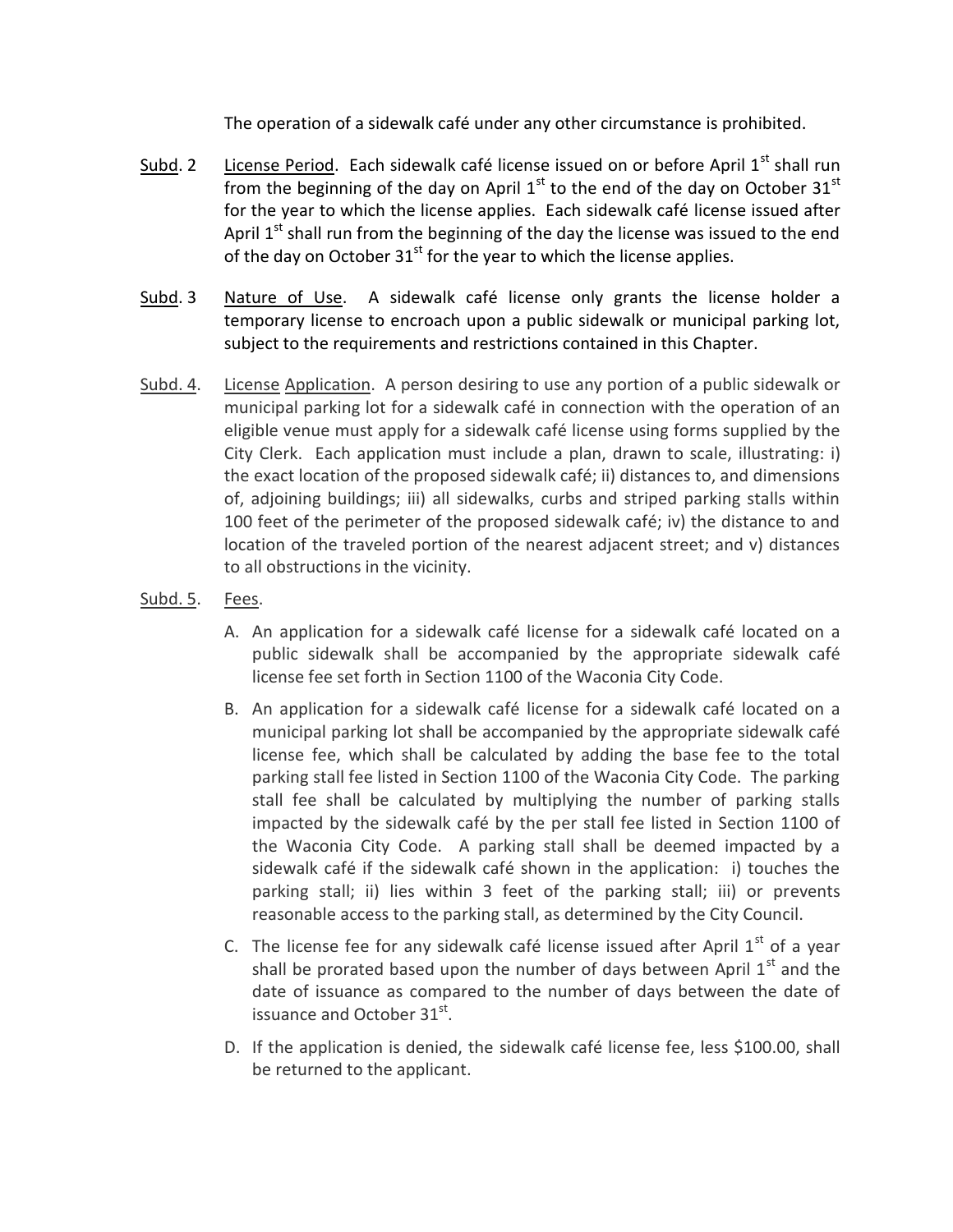- E. If a sidewalk café license is surrendered by a license holder or revoked before October  $31<sup>st</sup>$  of any calendar year, no refund shall be given.
- Subd. 6. License Requirements. No license for a sidewalk café shall be issued or renewed until all of the following conditions are met:
	- A. The applicant possesses valid licenses from the State of Minnesota and the City to operate the eligible venue.
	- B. The area occupied by the sidewalk café abuts to, and will be operated as part of, the applicant's eligible venue and no part of the sidewalk café adjoins any premises other than the applicant's eligible venue.
	- C. A distance of at least 150 feet exists between the nearest point of the sidewalk café to the nearest point of any property used for residential purposes, excepting residential property owned by the applicant.
	- D. The applicant has furnished the City Clerk with acceptable evidence that the applicant maintains commercial general liability insurance for any death, personal injury or property damage arising from the ownership, maintenance or operation of the sidewalk café in amounts not less than:

\$1,000,000.00 for injury to or death of one person;

\$3,000,000.00 for any one incident; and

\$100,000.00 for damage to property arising from any one incident.

The applicant shall maintain such insurance in effect at all times during the term of the sidewalk café license. The City shall be named as an additional insured in the policy providing such insurance. The applicant shall produce a certificate to the City when any sidewalk café license is issued or renewed evidencing the required insurance. Further, such certificate shall obligate the insurer to endeavor to give the City not less than thirty (30) days advanced notice of any modification or cancellation of coverage.

- E. The applicant has furnished the City Clerk with acceptable evidence of workers' compensation coverage as required by Minn. Stat. §176.182.
- F. The City has not received notice from the Minnesota Department of revenue prohibiting issuance or renewal of the sidewalk café license.
- G. The applicant has executed and delivered a written agreement to the City Clerk, using a form of agreement provided by the City Clerk, that: i) acknowledges the sidewalk café only exists as a permitted encumbrance for the applicable license period; and ii) that obligates the applicant to indemnify and hold the City and the City's officials and employees harmless from any loss, costs, damages and expenses arising out of the use, design, operation or maintenance of the sidewalk café.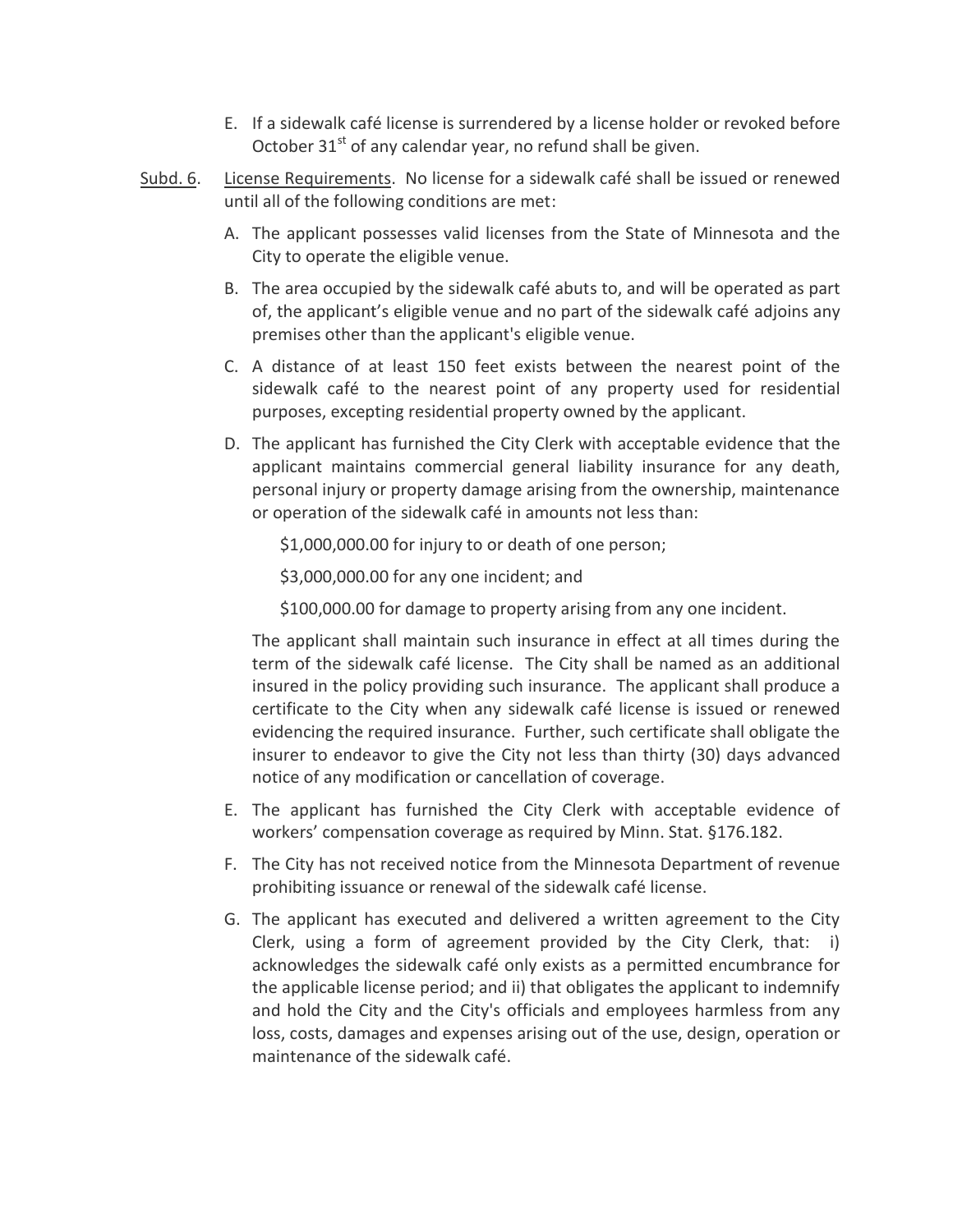- H. The applicant has delivered the Damage Deposit required by Section 570.03 to the City Clerk.
- I. The City Council has found that the sidewalk café will not unduly restrict the safe usage of the public sidewalk or municipal parking lot, as applicable, after taking into consideration the location of the proposed sidewalk café, pedestrian traffic and vehicular traffic.

# 570.03 Damage Deposit.

- Subd. 1 Deposit Required. No sidewalk café license shall issue until the applicant has delivered a sidewalk café damage deposit to the City Clerk in the amount required by Section 1100 of the Waconia City Code. Such deposit shall be paid by the applicant in cash or certified funds. The City shall have the right to commingle any deposit with the City's other funds. Further, any interest associated with any deposit shall belong to the City.
- Subd. 2 Use of Deposit. The City may use a damage deposit, or any part thereof, to repair damage to public property resulting, in whole or in part, from the operation of the sidewalk café. If any portion of the damage deposit is used, the person that made the deposit shall, within five (5) days after written demand therefor, deposit cash or certified funds with the City in an amount sufficient to restore the damage deposit to its original amount. Any failure to restore a deposit shall constitute grounds for revocation of the sidewalk café license to which the deposit applies.
- Subd. 3 Return of Deposit. The City shall return any remaining portion of a sidewalk café damage deposit to the person that made it within thirty (30) days after the sidewalk café license to which the deposit relates expires or otherwise terminates.
- 570.04 Operation.
- Subd. 1 Requirements. Every sidewalk café shall be operated in strict conformance with the following requirements:
	- A. The conditions set forth in subsections A, B, C and D of Section 570.02, Subd 6, shall be met on a continuing basis. No expansion of the area occupied by the sidewalk café from that shown on the license application shall be made.
	- B. Only food or beverages for immediate consumption shall be offered for sale.
	- C. Intoxicating liquors, beer or wine may be consumed only if the sidewalk café meets all of the requirements of Chapter 580 including, but not limited to, Section 580.04, Subd. 2, C, *Outdoor Areas Adjacent to Structure*, and Section 580.05, Subd. 15, *Requirements Applicable to Outdoor Areas Adjacent to Structure.*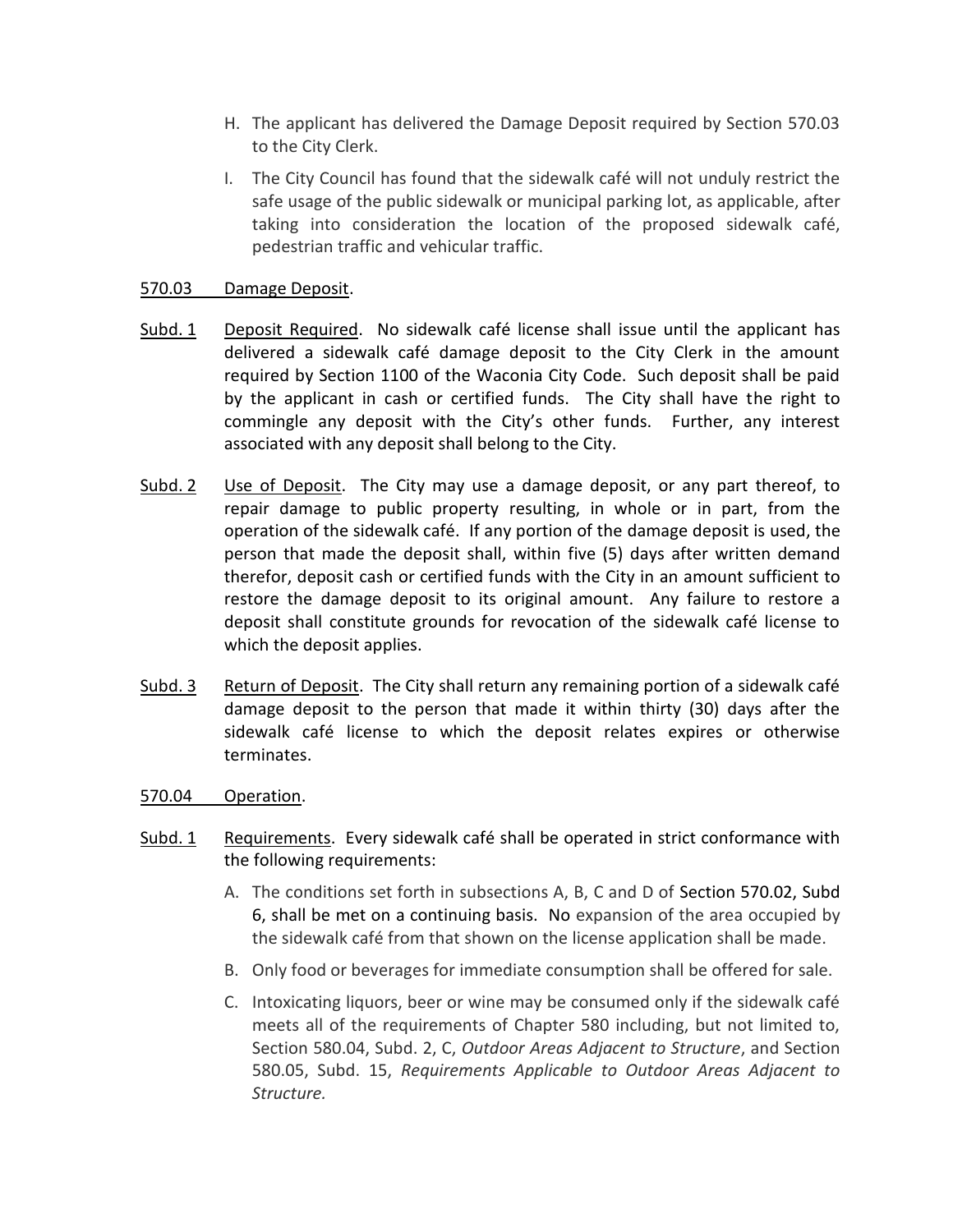- D. The sidewalk café shall be maintained in a clean and sanitary condition.
- E. The person holding the sidewalk café license shall, at such person's expense, promptly repairs any damage to public property resulting, in whole or in part, from the operation of the sidewalk café.
- F. If the sidewalk café is located in a municipal parking lot, any public sidewalk between the eligible venue and the sidewalk café shall, at all times, remain open for public traffic, subject to ingress and egress between the eligible venue and its sidewalk café.
- Subd. 2 Inspection. The City may inspect a sidewalk café at any time to confirm compliance with the requirements of this Chapter 570.
- Subd. 3 Revocation. The City may revoke any sidewalk café license if any requirement set forth in Subdivision 1 above is violated or if the Minnesota Department of Revenue sends the City notice requiring revocation. Nothing herein shall be interpreted as preventing the City from also prosecuting any violation of this Chapter 570 as a criminal violation pursuant to Chapter 102 of the Waconia City Code.

## 570.05 Expiration of Licenses.

- Subd. 1 Date of Expiration. Licenses issued pursuant to this Chapter 570 expire on October 31st of each calendar year.
- Subd. 2 Surrender. On or before the date a sidewalk café license expires, the applicant shall surrender the sidewalk café area to the City in the same order and condition as existed on the date the sidewalk café license was issued, ordinary wear and tear excepted. Without limiting the general nature of the preceding sentence, the applicant shall remove all personal property from the sidewalk café area and repair all damage caused by such removal, all at the applicant's expense.

## 570.06 Right to a Hearing.

Except for a denial or revocation required by the Minnesota Department of Revenue, any applicant that has been denied the issuance of a sidewalk café license or any person whose sidewalk café license has been revoked may, upon written request to the City Clerk promptly made after the denial or revocation has occurred, request a hearing before the City Council to present evidence and to appeal the decision.

3. Section 580.03, Subd. 1, of the Waconia City Code, *Consumption in Public Places Prohibited*, is amended in its entirety to read as follows:

Consumption in Public Places Prohibited. No person shall consume an alcoholic beverage in a public park, on any public street, sidewalk, parking lot or alley, or in any other public